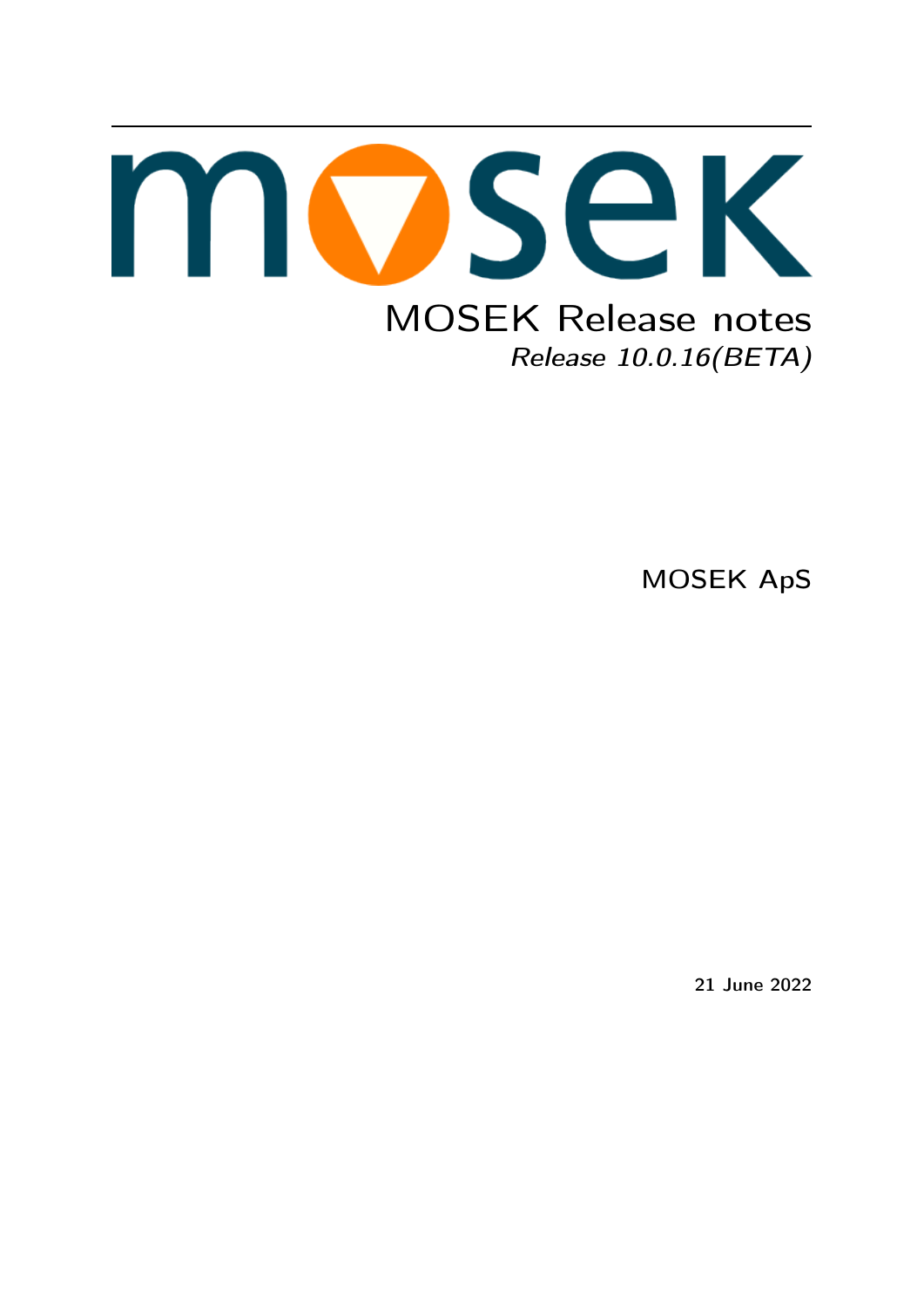# **Contents**

| 1 Supported platforms |   |
|-----------------------|---|
| 2 Major changes       | 3 |
| 3 Known issues        | 6 |
| 4 Bug fixes           | 7 |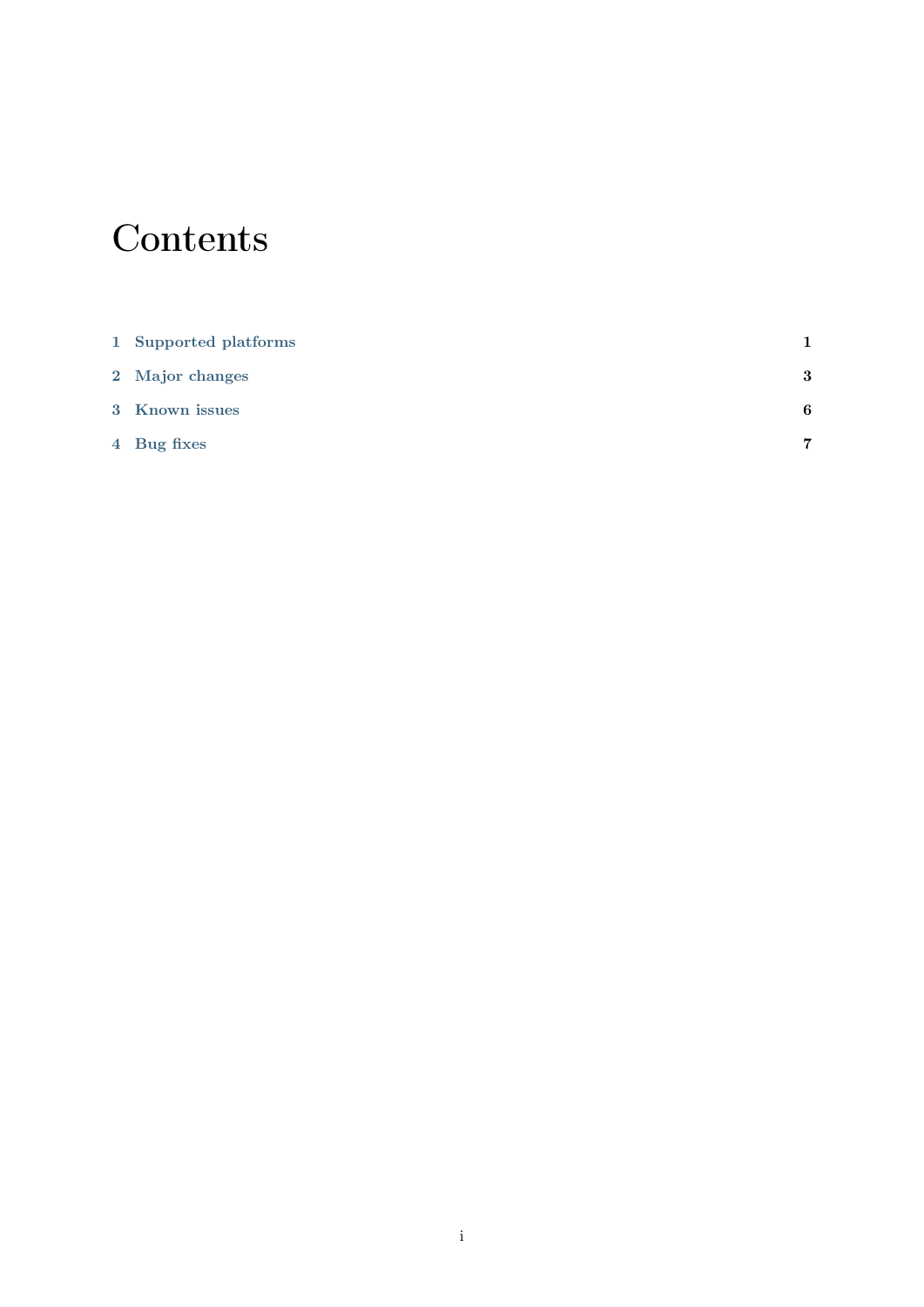# <span id="page-2-0"></span>Supported platforms

Below are the minimal requirements for various MOSEK interfaces and operating systems. In some cases using MOSEK with older versions of the software will be possible, but is neither actively supported nor tested.

#### Operating systems

| Platform                    | Minimal OS version                 | Specific library dependencies |
|-----------------------------|------------------------------------|-------------------------------|
| $\text{linux}64\text{x}86$  | RHEL 7, Ubuntu 18.04 or compatible | GLIBC 2.17, GLIBCXX 3.4.11    |
| $\cos x 64x 86$             | $macOS$ 10.15                      |                               |
| win64x86                    | Windows 10, Server 2016            |                               |
| $\frac{\text{win32x86}}{2}$ | Windows 10, Server 2016            |                               |
| linuxaarch64                | Ubuntu 20.04 or compatible         | GLIBC 2.29, GLIBCXX 3.4.21    |
| osxaarch64                  | macOS11                            |                               |

Table 1.1: Operating systems

#### Optimizer API and Fusion API

| Platform                    |     | $C++(Fusion)$ | Java | .NET | NET Core       | Python       |  |
|-----------------------------|-----|---------------|------|------|----------------|--------------|--|
| $\text{linux}64\text{x}86$  | Yes | $C_{++}11$    | 1.8  |      | netstandard2.1 | $3.6 - 3.10$ |  |
| $\cos x 64x 86$             | Yes | $C_{++}11$    | 1.8  |      | netstandard2.1 | $3.6 - 3.10$ |  |
| win64x86                    | Yes | $C_{++}11$    | 1.8  | 4.5  | netstandard2.1 | $3.6 - 3.10$ |  |
| $\frac{\text{win32x86}}{2}$ | Yes |               |      | 4.5  |                |              |  |
| linuxaarch64                | Yes | $C_{++}11$    | 1.8  |      | netstandard2.1 | $3.7 - 3.10$ |  |
| osxaarch64                  | Yes | $C_{++}$ 11   | 17   |      | netstandard2.1 | $3.8 - 3.10$ |  |

#### Optimization Toolbox for MATLAB, Rmosek and other MOSEK tools

| Platform                    | MATLAB                   | R                        | <b>AMPL Shell</b>        | MOSEK to AMPL link | OptServer                | Imgrd |
|-----------------------------|--------------------------|--------------------------|--------------------------|--------------------|--------------------------|-------|
| $\text{linux}64\text{x}86$  | R2017a                   | 3.6                      |                          | Yes                | Yes                      | Yes   |
| cosx64x86                   | R2017a                   | 3.6                      |                          | Yes                | $\overline{\phantom{a}}$ | Yes   |
| win64x86                    | R2017a                   | 3.6                      |                          | Yes                | $\overline{\phantom{a}}$ | Yes   |
| $\frac{\text{win32x86}}{2}$ | _                        | $\overline{\phantom{a}}$ | $\overline{\phantom{a}}$ | Yes                | $\overline{\phantom{a}}$ | Yes   |
| linuxaarch64                | -                        |                          | _                        |                    | $\overline{\phantom{a}}$ | Yes   |
| osxaarch64                  | $\overline{\phantom{a}}$ | 4.1                      | $\overline{\phantom{a}}$ |                    | $\overline{\phantom{a}}$ | Yes   |

Table 1.3: Other APIs and tools.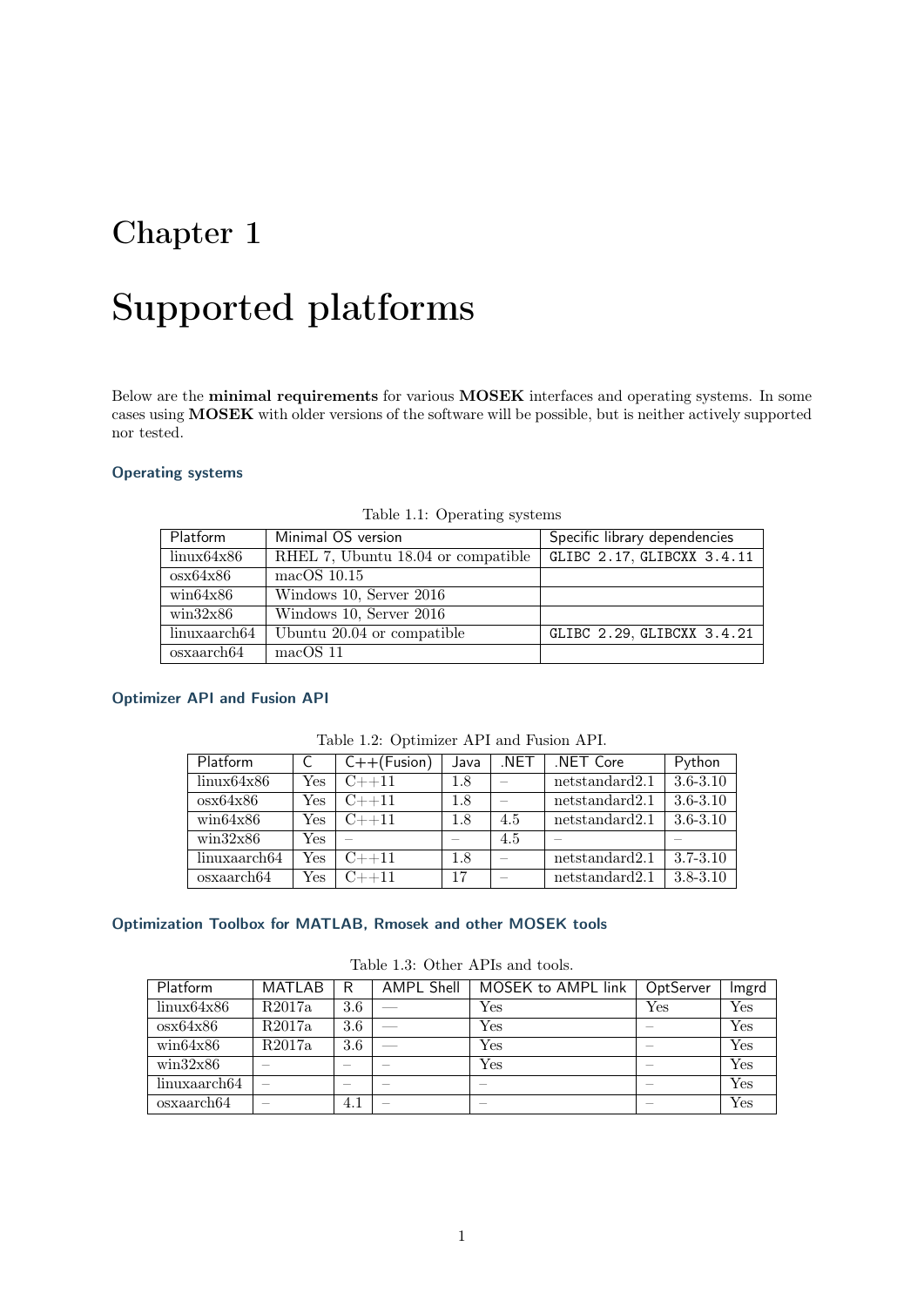#### Other distribution channels (stable releases only)

- A Python Anaconda package. <https://anaconda.org/MOSEK/mosek>
- A Python wheels package. <https://pypi.org/project/Mosek/>
- A NuGet package. <https://www.nuget.org/packages/Mosek/>
- A Julia package. <https://github.com/MOSEK/Mosek.jl>
- $\bullet$  A Rust package for the Optimizer API (unofficial). <https://lib.rs/crates/mosek>

#### Other remarks

- If you are using a floating license, the license server on Linux requires Linux Standard Base 3 or newer is installed (package lsb).
- Numpy is required in Python Fusion.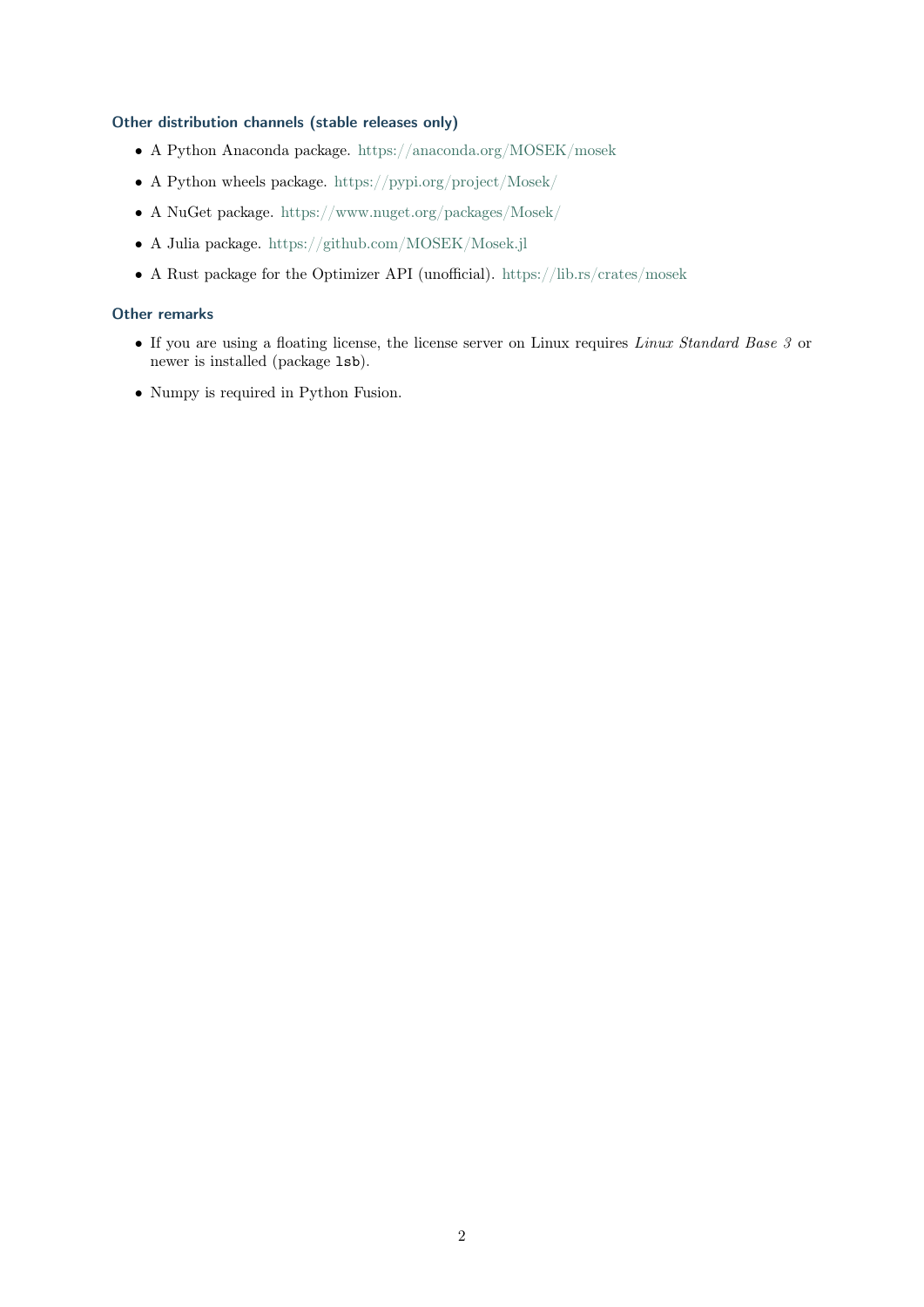## <span id="page-4-0"></span>Major changes

Specific information regarding particular APIs, parameters and portability of code from version 9 can be found in the section Interface changes towards the end of the respective manual. This section lists general changes throughout MOSEK.

#### 2.1 Release notes for 10.0

#### 2.1.1 New features

#### Platform support

- Introduced native support for Apple Silicon M1 osxaarch64.
- Improved support and introduced multithreading for Linux ARM 64bit linuxaarch64.

#### **Optimizer**

• Introduced new cone types: generalized power cone (primal and dual), geometric mean cone (primal and dual) and the cone of vectorized lower-triangular parts of semidefinite matrices.

#### Presolve

• Presolve has been improved significantly for conic problems.

#### Interior-point Optimizer

- Improved performance for large-scale linear problems.
- Significantly improved performance when running on recent AMD CPUs.

#### Mixed-integer Optimizer

- (Optimizer API and Fusion). Introduced disjunctive constraints (DJC), a language for writing constraints of the form  $A_1$  OR  $A_2$  OR ... OR  $A_k$  where  $A_i$  are ordinary linear equations or inequalities.
- Improved cutting plane separation; in particular, implied bound cuts, controllable with the parameter MSK\_IPAR\_MIO\_CUT\_IMPLIED\_BOUND, are used by default.
- Improved presolve, in particular probing and the aggregator. The latter can be controled with the new parameter MSK\_IPAR\_MIO\_PRESOLVE\_AGGREGATOR\_USE.
- Introduced symmetry detection and exploitation, controllable with the parameter MSK\_IPAR\_MIO\_SYMMETRY\_LEVEL.
- Introduced reformulation methods for MIQCQO problems, controllable with the parameter MSK\_IPAR\_MIO\_QCQO\_REFORMULATION\_METHOD. This allows the solution of non-convex MIQCQO problems that are amenable to such a reformulation.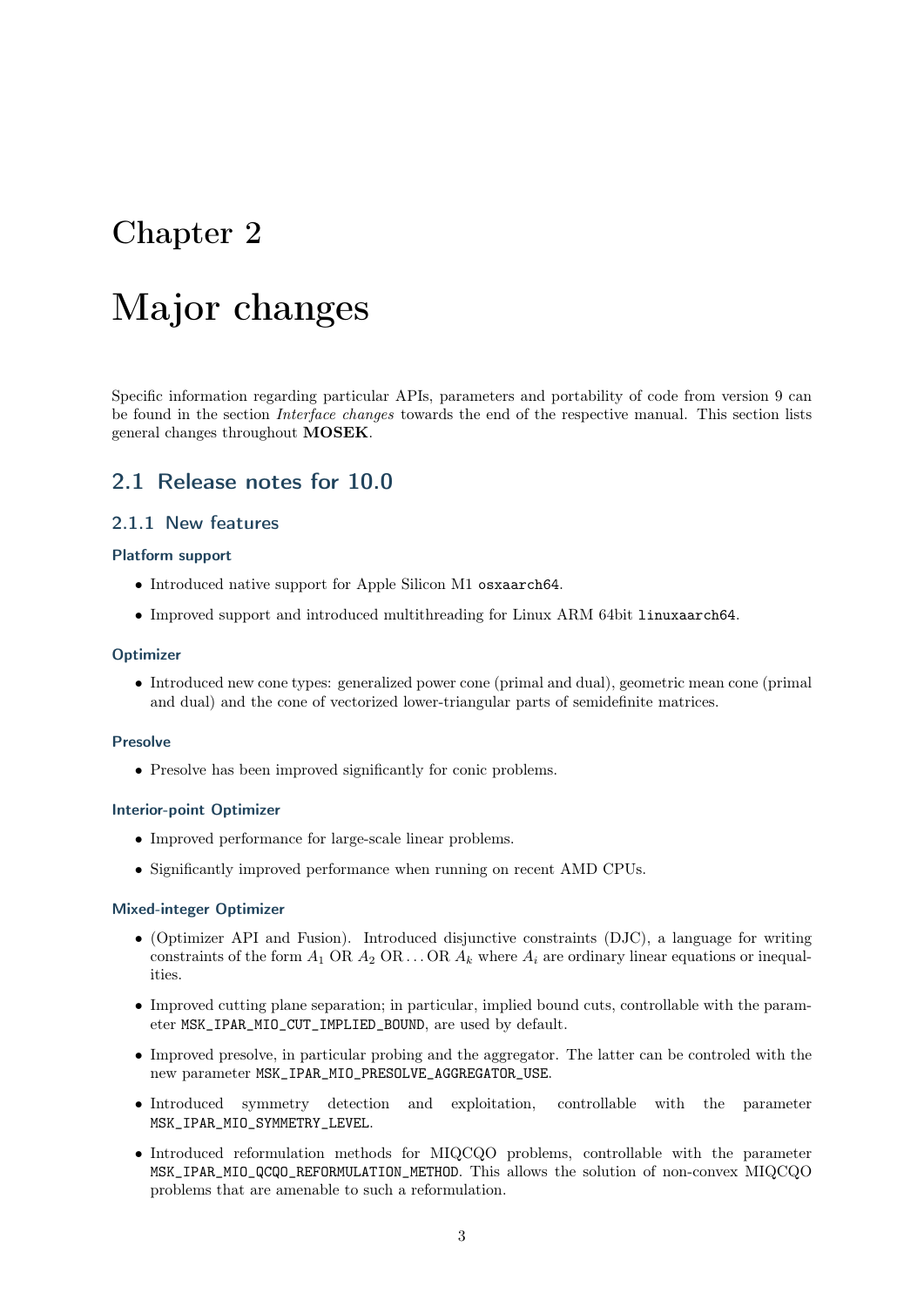- Introduced parameters MSK\_IPAR\_MIO\_NUMERICAL\_EMPHASIS\_LEVEL and MSK\_IPAR\_MIO\_MEMORY\_EMPHASIS\_LEVEL that may be used to reduce numerical and memory issues, respectively.
- Distinction between complete and partial initial user solutions, the exploitation of the latter being controllable with the parameter MSK\_IPAR\_MIO\_CONSTRUCT\_SOL.

#### Multithreading

- Switch from Cilk to the [oneTBB](https://github.com/oneapi-src/oneTBB) library for multithreading in the interior-point optimizer. The reason is Cilk has been deprecated in the Intel C compiler tool chain. Moreover, compared to Cilk oneTBB allows fine grained control of the number of threads employed in each optimization.
- Introduce parallel optimization of a number of tasks (optimizebatch) in the Optimizer API.
- Support for multithreading has been enabled on the linuxaarch64 platform.

#### Licensing

- Updated FLEXlm to version 11.18.3. Upgrade of floating license servers is required to use MOSEK 10 clients.
- License server available for all platforms.

#### Interface

• (Optimizer API). Introduced affine conic constraints (ACC) as a preferred method of expressing conic problems. An affine conic constraints allows the user to directly write

 $Fx + q \in \mathcal{K}$ 

without introducing slack variables.

• (Optimizer API). Introduced the possibility to create tasks without an environment.

#### Various

- Faster file writing of MPS and CBF files.
- The PTF format replaces the OPF format as a read/write human-readable file format for conic problems, supporting also semidefinite variables.
- Allow writing data files to streams instead of files.
- Allow more flexible naming in Fusion.

#### 2.1.2 Changes compared to version 9

• The function computesparsecholesky has changed API: the argument previously indicating whether to use multiple threads or not is now an integer denoting the number of threads to use, with 0 meaning that **MOSEK** makes the choice.

#### 2.1.3 Removed features

- Support for Python 2.7 on all platforms.
- Support for Java on Windows 32 bit.
- Support for all versions of Python on Windows 32 bit.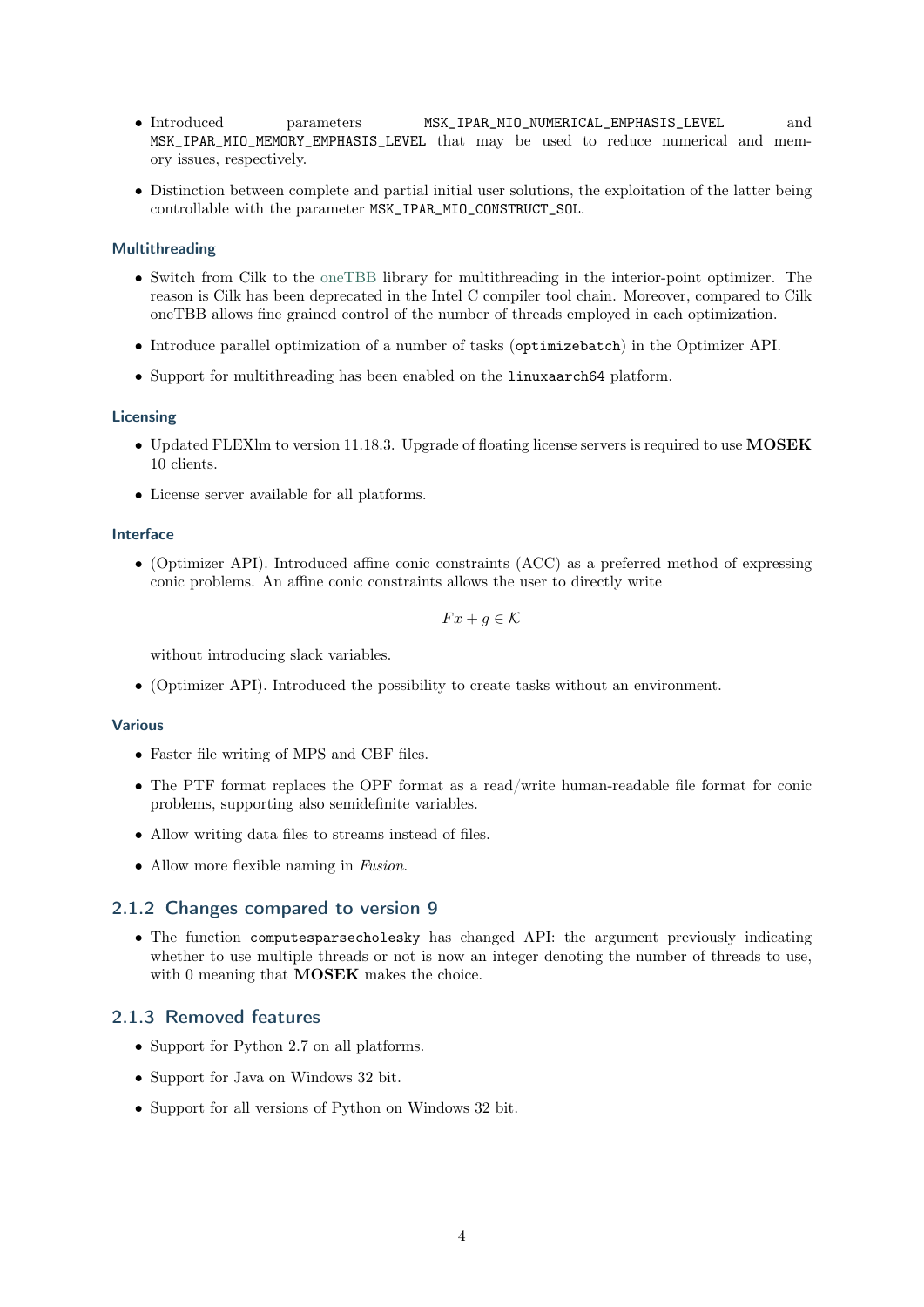#### 2.1.4 Deprecated features

- Conic constraints restricted to  $x \in \mathcal{K}$  for a variable x are deprecated as a method of representing conic problems in favor of affine conic constraints (ACC) of the form  $Fx + g \in \mathcal{K}$ . This affects mainly the Optimizer API, in a minor degree the Optimization Toolbox for MATLAB and Rmosek, and does not affect Fusion where this language was already used.
- The OPF file format for conic problems is deprecated in favor of PTF.
- It is recommended to move away from Windows 32 bit platform.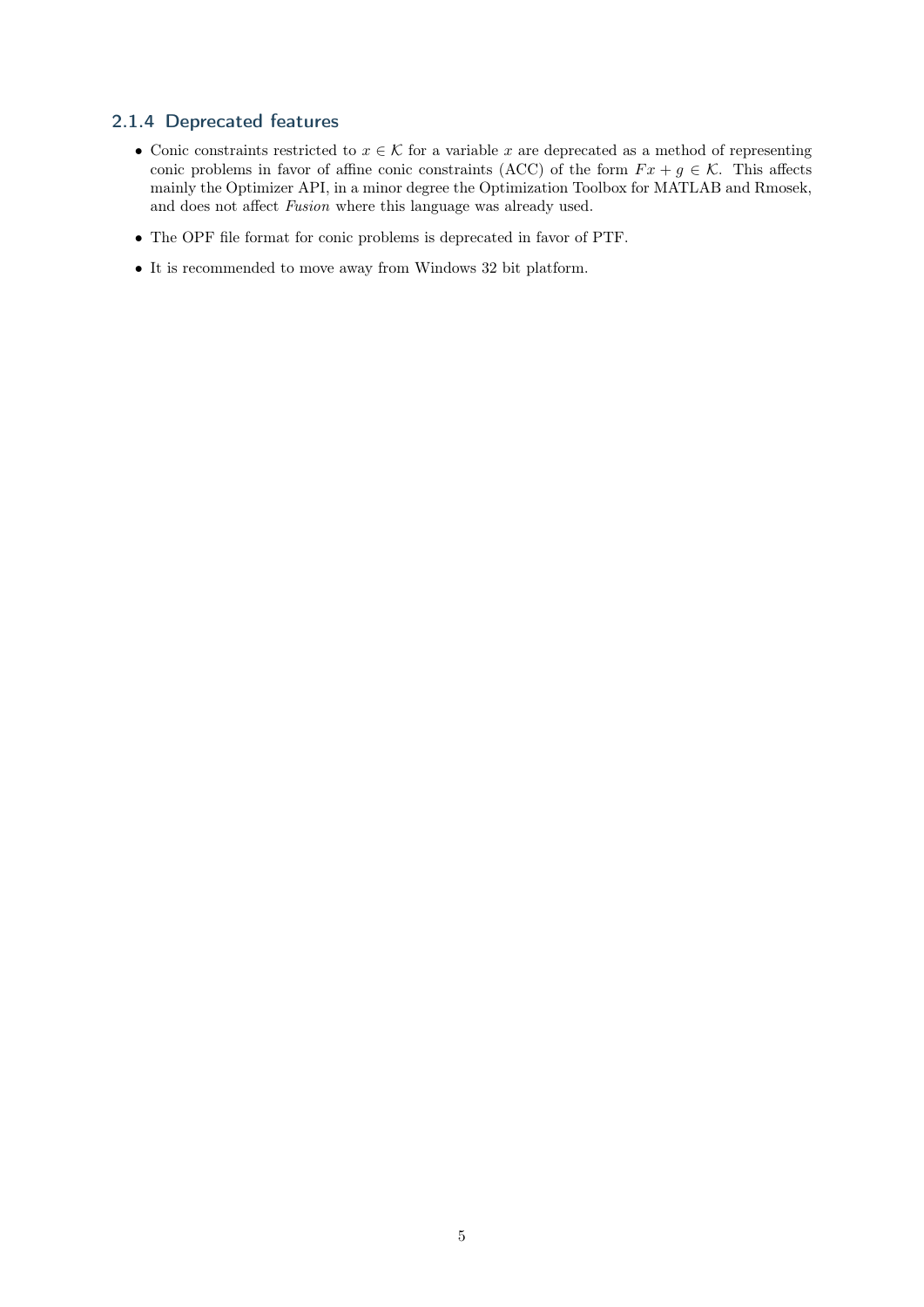# <span id="page-7-0"></span>Known issues